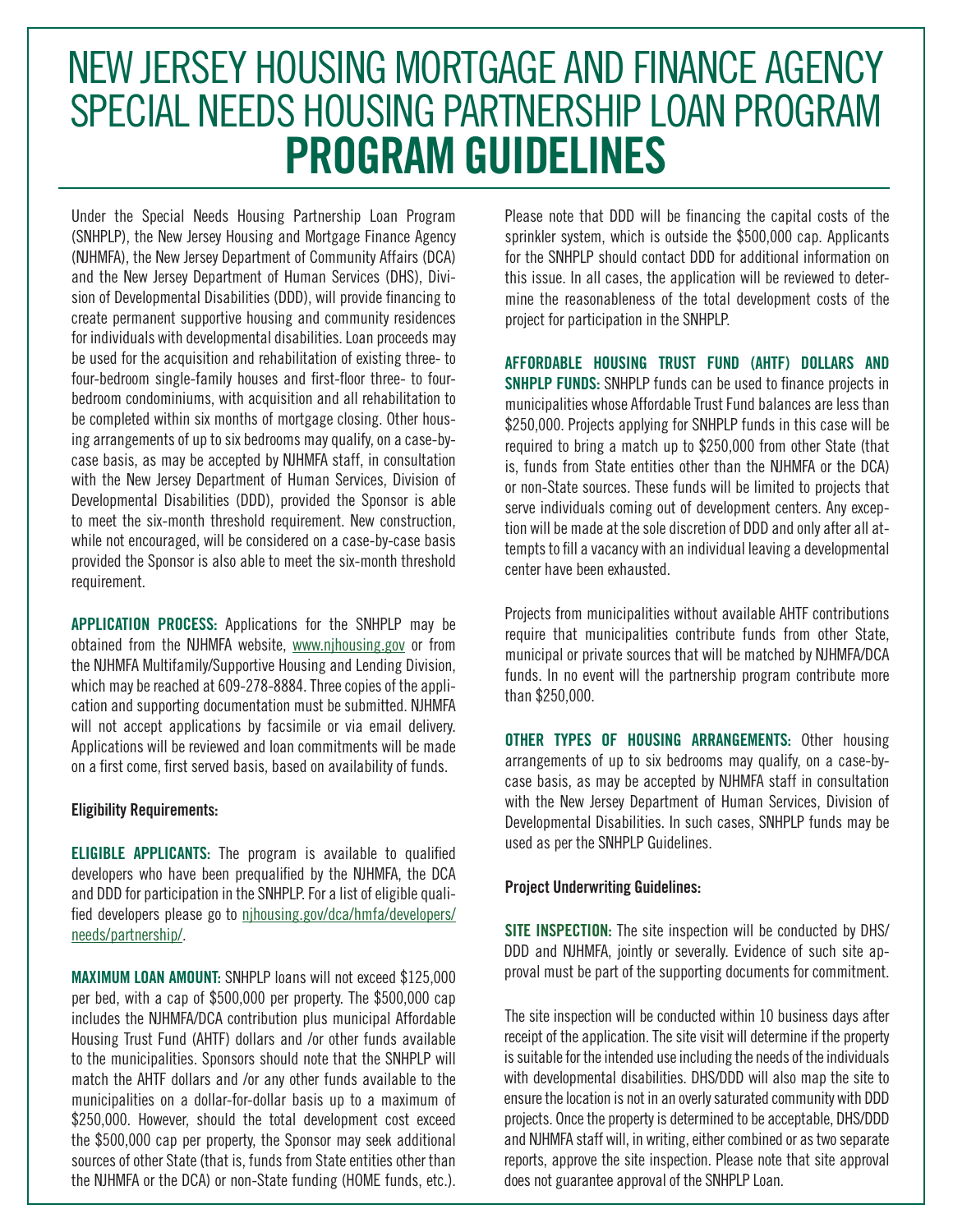# NEW JERSEY HOUSING MORTGAGE AND FINANCE AGENCY SPECIAL NEEDS HOUSING PARTNERSHIP LOAN PROGRAM **PROGRAM GUIDELINES**

**PRE-APPLICATION MEETING:** First-time applicants are required to contact the Multifamily/Supportive Housing and Lending Division at 609-278-8884 to set up a pre-application meeting or telephone conference call to discuss any potential projects.

### **REQUIRED DOCUMENTATION:**

- Site approval from DDD and NJHMFA as set forth above;
- Appraisal Report (to be ordered by NJHMFA)
- Local approvals/building permits, if applicable;
- Scope of rehabilitation work;
- A detailed breakout of all funding sources and uses for capital and operating funding;
- Professional contracts, if applicable, including architect, general contractor,
- Consultant, attorney, etc.;
- Evidence of Contractors Insurance;
- Identification of support services provider;
- Submission of Support Services Plan
- Supportive Services Provider Agreement, if applicable;
- Evidence of rental assistance or operating subsidy;
- DDD Letter of Support;
- Upon determination of project feasibility, NJHMFA will order an appraisal in accordance with NJHMFA's appraisal process;
- Evidence of supportive services funding; and
- Evidence of all financing commitments in the event that there are sources in addition to or in lieu of municipal and NJHMFA/ DCA+- funds.

**ELIGIBLE PROJECTS:** Eligible projects must be supportive housing and community-based residential projects for persons with developmental disabilities. Loan proceeds may be used for the acquisition and rehabilitation of existing three- to four-bedroom single-family houses and first-floor three- to four-bedroom condominiums, with acquisition and all rehabilitation to be completed within six months of mortgage closing. Other housing arrangements of up to six bedrooms may qualify, on a case-by-case basis, as may be accepted by NJHMFA staff, in consultation with DDD, provided the Sponsor is able to meet the six-month threshold requirement. New construction, while not encouraged, will be considered on a case-by-case basis provided the Sponsor is able to meet the six-month threshold requirement. All of the units/beds created must be set-aside for persons with developmental disabilities as approved by DDD and deed restricted for this class of tenants for a term of not less than 20 years.

**ELIGIBLE ACTIVITIES:** Eligible uses include the acquisition and rehabilitation of existing properties for individuals with developmental disabilities. New construction, while not encouraged, will be considered on a case-by-case basis, provided the Sponsor is able to meet the six-month threshold requirement.

**TRANSFER OF OWNERSHIP:** The transfer of ownership of an SNHPLP project from a qualified developer to a DDD qualified service provider is an allowable activity under this program. The transfer of ownership may take place after construction completion and after the receipt of a Certificate of Occupancy. If a Sponsor/owner wishes to change the social services provider or any changes in ownership are needed, prior approval of the NJHMFA must be obtained.

**ELIGIBLE LOAN TERMS:** Financing will be structured in the form of a cash flow loan. All loans will be non-recourse loans. The term of the loan will not be less than 20 years, up to a maximum term of 40 years, which term will be determined by the NJHMFA and/or DCA.

**LOAN REPAYMENT:** The SNHPLP loan will be repaid by 25 percent of the project's available annual cash flow from project revenue after the payment of operating expenses. Sponsors are required to submit project specific annual financial audit and/or financial compilation report to the Agency. Agency staff will review the financial report to determine the availability of cash flow payment.

**LIEN STATUS:** SNHPLP loans will be secured by a first mortgage lien on the land and improvements. In certain cases, the SNHPLP loan may be secured by a subordinate mortgage lien if NJHMFA determines that a first lien position is not available.

**REAL ESTATE VALUATION:** The real estate shall be valued at the lesser of the appraised value or the purchase price of the realty and any buildings and improvements thereon.

**REHABILITATION AND/OR NEW CONSTRUCTION:** NJHMFA's and DDD's technical staff will review and approve the scope of the rehabilitation or new construction works well as the project architect, if applicable, and contractor contracts. Accessibility requirements and features will be determined by DDD.